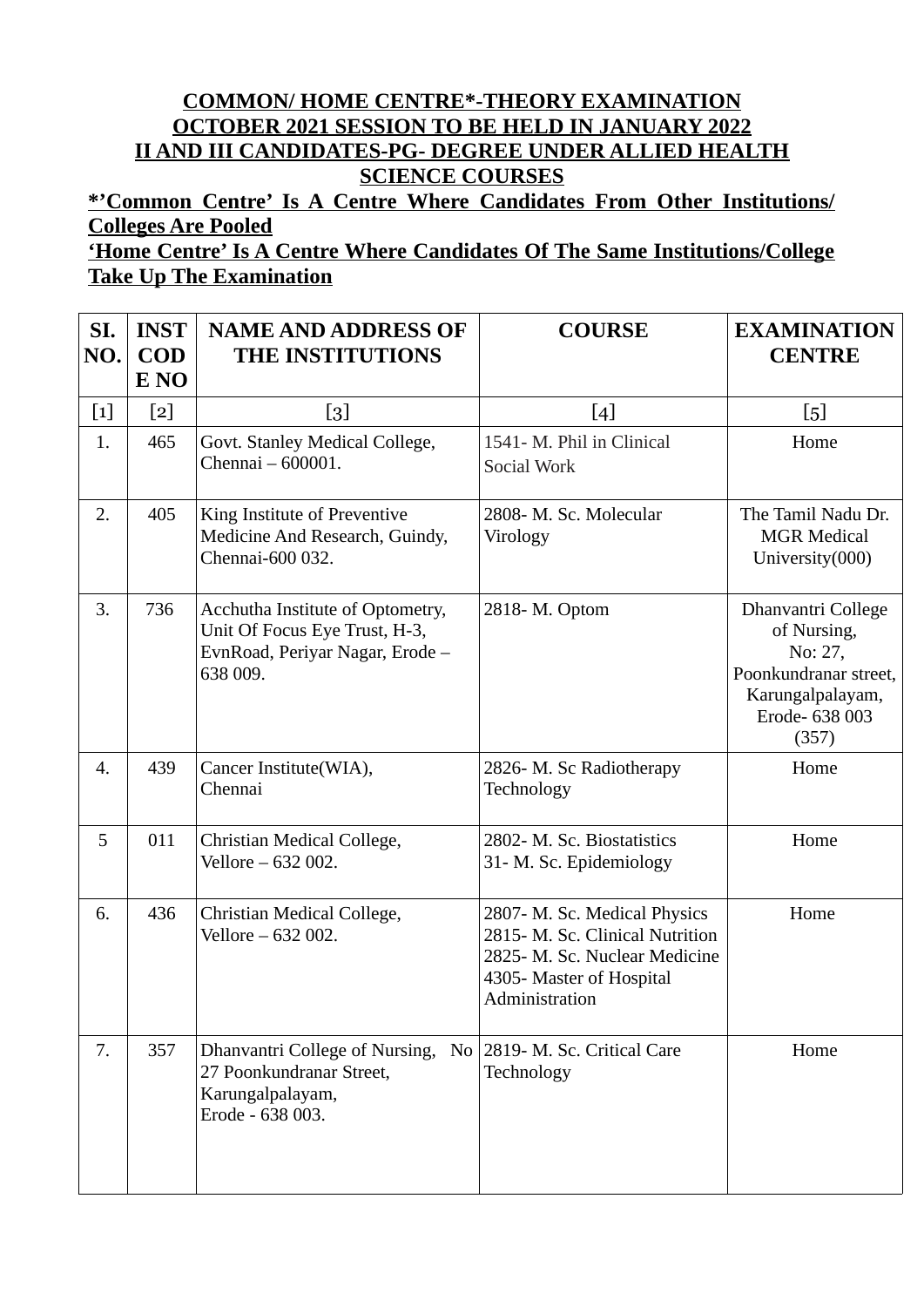| 8.  | 381 | Dr. Kamakshi Institute of Medical<br>Sciences and Research, No.1, Radial<br>road, Pallikaranai,<br>Chennai - 600100.              | 2820-M.Sc. Radiology and<br><b>Imaging Technology</b><br>2827- M. Sc. Radiography and<br><b>Imaging Technology</b>                         | Home                                                                                                    |
|-----|-----|-----------------------------------------------------------------------------------------------------------------------------------|--------------------------------------------------------------------------------------------------------------------------------------------|---------------------------------------------------------------------------------------------------------|
| 9.  | 488 | Ganga College of Nursing,<br>442, Vattamalaipalayam Rd, NGO<br>Colony, Thudiyalur,<br>Coimbatore, Tamil Nadu 641022               | 2815- M. Sc. Clinical Nutrition                                                                                                            | Home                                                                                                    |
| 10. | 382 | Global Hospital and Health City,<br>439, Medavakkam Road,<br>Perumbakkam,<br>Cheran Nagar, Chennai, Tamil Nadu<br>600100          | 4305- Master of Hospital<br>Administration                                                                                                 | Home                                                                                                    |
| 11  | 694 | Global College of Nursing,<br>31, Nattalam, Marthandam,<br>Kanniyakumari,<br>Tamil Nadu 629165.                                   | 2818- M. Optom<br>2827- M. Sc. Radiography and<br><b>Imaging Technology</b>                                                                | Global College of<br>Nursing,<br>Nattalamvillage,<br>Vilavancode Taluk<br>Kanyakumari<br>District.(311) |
| 12  | 681 | Indian Institute of Sports Medicine,<br>936, No:116, 6 <sup>th</sup> Avenue, Anna<br>Nagar,<br>Chennai- 600 040.                  | 2822- M. Sc. Sports and Fitness<br>Nutrition<br>2823- M. Sc. Sports and Fitness<br>Psychology                                              | Home                                                                                                    |
| 13. | 437 | J.M Charitable Trust,<br>No.1/1-313-C,<br>M.S. Road<br>Bejan Singh Eye Hospital<br>Complex, Vettoomimadam,<br>Nagercoil-629 003   | 2818-M. OPTOM                                                                                                                              | Home                                                                                                    |
| 14. | 461 | Kovai Medical Center and Hospital<br>Limited, Post Box No.3209,<br>Avanashi Road,<br>Coimbatore - 641 014.                        | 2814- M. Sc. Medical<br><b>Laboratory Technology</b><br>2824- M. Sc. Respiratory<br>Therapy<br>2825- M. Sc. Nuclear Medicine<br>Technology | Home                                                                                                    |
| 15. | 367 | MERF Institute of Speech &<br>Hearing, No.1, Ist Cross Street, Off<br>2nd Main<br>Road, Rajaannamalaipuram, Chennai<br>$-600020.$ | 4303- Master of Audiology and<br>Speech Language Pathology                                                                                 | Home                                                                                                    |
| 16. | 354 | MMM College of Health Sciences,<br>No: 4a, Dr J Jayalalitha Nagar,<br>Mogappair East, Chennai - 600 037                           | 2814- M. Sc. Medical<br><b>Laboratory Technology</b><br>2815 - M. Sc. Clinical<br>Nutrition                                                | Home                                                                                                    |